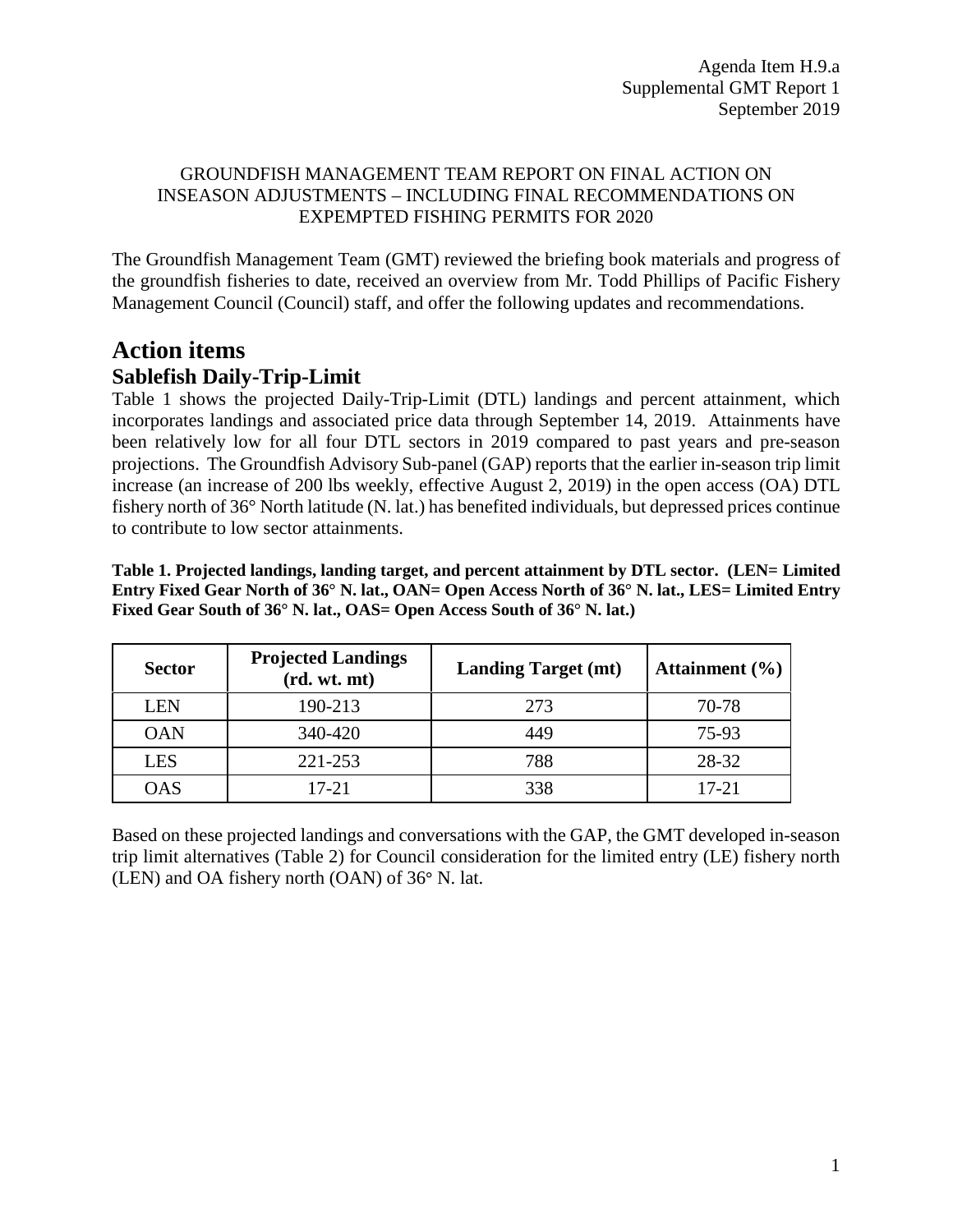| <b>Sector</b> | <b>Alternative</b>          | <b>Trip Limit</b>                                                                          |
|---------------|-----------------------------|--------------------------------------------------------------------------------------------|
|               | SQ                          | 1,300 lb/week, not to exceed 3,900 lb/2 months                                             |
| LEN           |                             | 1,500 lb/week, not to exceed 4,500 lb/2 months                                             |
|               | $\mathcal{D}_{\mathcal{L}}$ | 1,700 lb/week, not to exceed 5,100 lb/2 months                                             |
| <b>OAN</b>    | SQ                          | 300 lb/day, or one landing per week up to 1,400 lb, not to exceed<br>$2,800$ lb/2 months   |
|               |                             | [300 lb/day, or one landing per week up to 1,500 lb, not to exceed]<br>$3,000$ lb/2 months |

<span id="page-1-0"></span>**Table 2. Sablefish trip limit alternatives for LEN and OAN.** 

[Table 3](#page-1-1) shows the projected landings and percent attainment for LEN and OAN, assuming a mid-October implementation of higher trip limits. Potential attainment maximums are slightly greater than landing targets, but the DTL model has consistently over-estimated landings in 2019. Given this known bias, actual landings are likely to result in attainments below the landing targets under the proposed trip limits.

<span id="page-1-1"></span>

|                                                   |  | Table 3. Projected landings and percent attainment for the LEN and OAN trip limit |  |  |  |  |
|---------------------------------------------------|--|-----------------------------------------------------------------------------------|--|--|--|--|
| alternatives assuming mid-October implementation. |  |                                                                                   |  |  |  |  |

| <b>Sector</b> | Alt. | <b>Projected Landings</b><br>(rd. wt. mt) | Landing<br>Target (mt) | Attainment $(\% )$ |
|---------------|------|-------------------------------------------|------------------------|--------------------|
|               | SQ   | 190-213                                   |                        | 70-78              |
| <b>LEN</b>    |      | 217-246                                   | 273                    | 79-90              |
|               |      | 247-283                                   |                        | 90-104             |
|               | SQ   | 340-420                                   | 449                    | 75-93              |
| <b>OAN</b>    |      | 360-460                                   |                        | 81-102             |

**Based on these estimates, the GMT recommends Alternative 2 for LEN (1,700 lb/ week, not to exceed 5,100 lb/2 months) and Alternative 1 for OAN (300 lb/day, or one landing per week up to 1,500 lb, not to exceed 3,000 lb/2 months).** We project that these alternatives would result in an additional \$508-thousand in ex-vessel revenue for fishermen and, \$1.04-million in income and 16 jobs when factoring in overall economic benefits to fishermen, processors, and fishing support businesses.

# **Exempted Fishing Permits**

#### **Midwater Trawl**

The GMT sees merit in the extension of the [Trawl Gear Exempted Fishing Permit \(EFP\)](https://pfmc.psmfc.org/CommentReview/DownloadFile?p=87f18a9e-8c9f-402a-aa99-1e2a978d3638.pdf&fileName=H9.2020.Yr.Rd.MWT.EFP.Memo.Sept2019.Complete.pdf), as the participants continue to collect data on salmon impacts from the re-emerging midwater trawl rockfish fishery. Additionally, this EFP helps fulfill the requirements of the 2017 Salmon incidental take statement [\(ITS\)](https://www.pcouncil.org/wp-content/uploads/2019/03/G3_Att1_ITS_excerpt_from_Salmon_Groundfish__biop_121117_APR2019BB.pdf), which requires three years of an EFP before additional trawl effort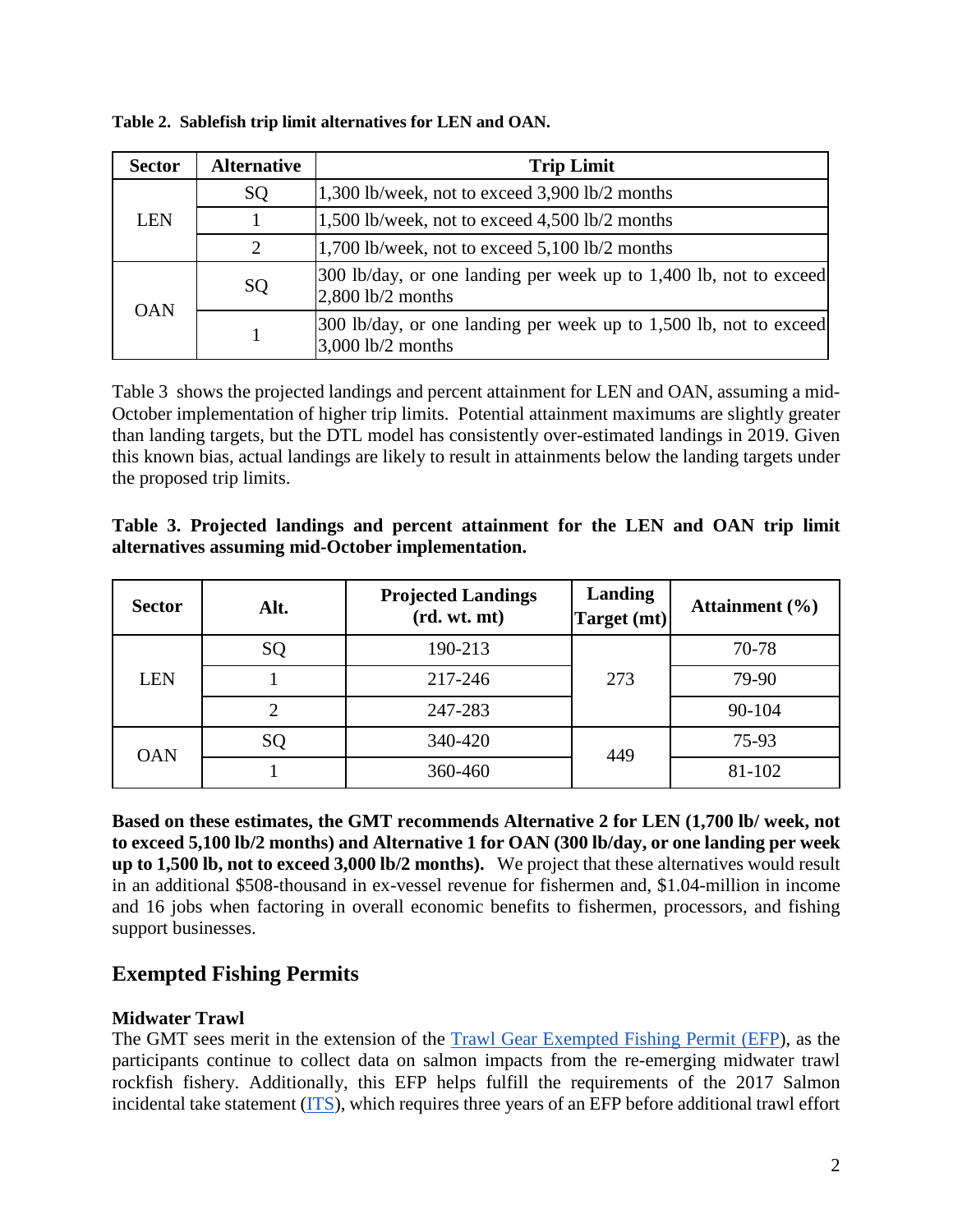can be re-introduced south of 42° N. lat. The 2019 trawl gear EFP fulfills year 2 of this three-year requirement, and 2020 would provide the final year necessary to meet the ITS requirement.

#### **Electronic Monitoring EFP**

The GMT received a concise update from Ms. Melissa Hooper and Mr. Justin Kavanuagh, National Marine Fisheries Service (NMFS) staff, on potential changes to the Electronic Monitoring (EM) EFP in 2020. Vessels requested the ability to discard rex sole, which cannot be accurately identified during the EM video review and may be misreported as Dover sole. This could artificially inflate mortality estimates for Dover sole, but the low Dover sole attainment makes it unlikely to result in an exceeded harvest specification. Nonetheless, the GMT has concerns with this practice for a number of reasons.

First, the GMT has included the following photos to provide some context around our comments [\(Figure 1](#page-2-0) and [Figure 2\)](#page-3-0). While these are both flatfish, their differing size and shape should make them identifiable on camera. Lighting, glare, and other issues preventing the distinguishing of Dover sole and rex sole could also cause difficulties in identification of other flatfish, such as Pacific halibut or petrale sole. Second, accounting for rex sole as Dover sole differs from other practices allowing for discard of mixed species. Specifically, mix of deepsea sole and Dover sole can currently be discarded, with all mortality accounted for as Dover sole. The same is true of mixes of Pacific and unidentified sanddab, which is accounted for as Pacific sanddab. These two examples do not cause concern, because Pacific sanddab and unidentified sanddab are both managed under the Other Flatfish grouping and deepsea sole is a non-FMP species. In both cases, this allows for conservative estimations of mortality and quota of those species and groupings within the FMP. In comparison, Dover sole is its own management grouping and a quota species, while rex sole is in the other flatfish grouping. Combining these two would cause confusion for quota management and mortality estimation. Based on this information**, the GMT recommends the EM EFP participants consider improved lighting and/or handling practices as opposed to altering the EFP to allow vessels to discard rex sole as Dover sole.** 

<span id="page-2-0"></span>

**Figure 1 . Photo of a Dover sole (source: ODFW).**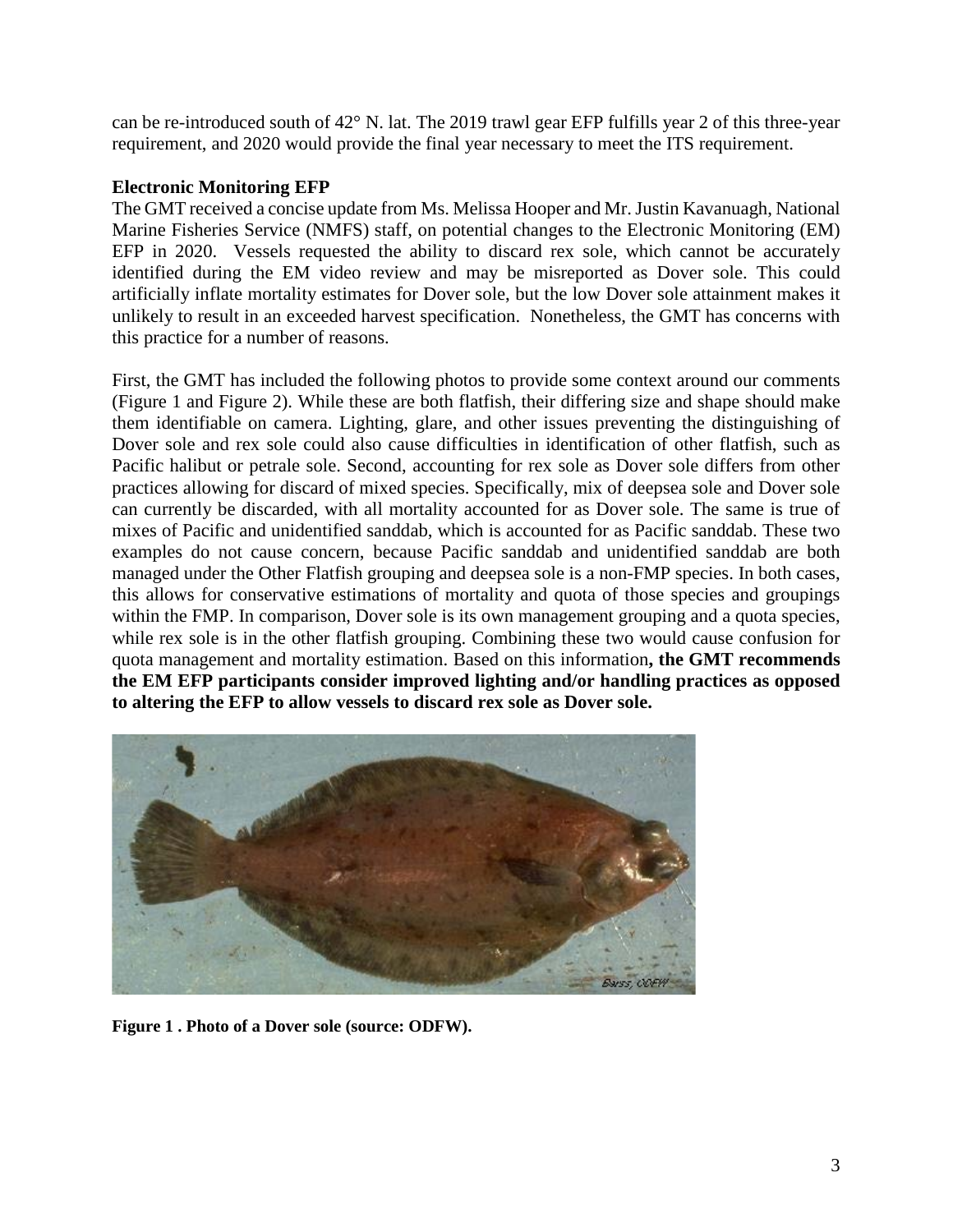

**Figure 2 . Photo of a rex sole (source: ODFW).** 

# <span id="page-3-0"></span>**Informational Items At-Sea Bycatch**

During the inseason agenda item in June 2019, the GMT reported that the at-sea whiting sectors (motherships and catcher-processors) had taken a combined 311.2 mt of yellowtail rockfish north of 40° 10′ N. lat., which exceeds their 300 mt set aside. The GMT also determined there is not a risk to either the annual catch limit (ACL) or the trawl allocation at that time, as there were  $\sim$ 2,500 mt and 1,000 mt, respectively, of unutilized allocation in 2018. At-sea bycatch of yellowtail rockfish has only increased by 6 mt since June, so the GMT does not propose any action at this time.

As of September 15, 2019, the at-sea mothership sector exceeded their 15 mt set-aside of darkblotched rockfish by 0.5 mt. The GMT does not identify this as a conservation concern, because darkblotched rockfish attainment in the individual fishing quota (IFQ) fishery continues to be low, at around 40 percent per year and only at 200.1 mt of 658 mt of the total IFQ allocation in 2019.

# **Vermilion Rockfish in Southern Shelf Complex**

The GMT received a personal communication from a stakeholder stating there is concern about high vermilion rockfish catch off California. Vermilion rockfish are managed within the southern shelf complex (south of 40° 10′ N. lat.), which has an ACL of 1,545.9 mt. The 2018 total mortality of 344.9 mt for vermilion rockfish exceeded the ACL contribution to the complex ACL of 224.6 mt for both 2019 and 2020. In the 2021-22 management period, the vermilion rockfish ACL is 209.5 mt of the southern shelf complex ACL of 224.6 mt for 2019 and 2020. The GMT understands that the California Department of Fish and Wildlife plans to address this concern in the 2021-2022 biennial harvest specifications and management measures.

# **Nearshore Rockfish Complex North of 40° 10′ N lat.**

The GMT was informed that the Oregon recreational fishery is projected to exceed its statespecified recreational harvest guideline. Beginning in early August 2019, the Oregon Department of Fish and Wildlife (ODFW) requested that anglers voluntarily avoid China, copper, and quillback rockfish, the three species that comprise approximately 98-99 percent of harvest from this complex. However, initial recreational angler survey interview data from the first two statistical weeks of August showed that China, copper, and quillback rockfish catch remained high.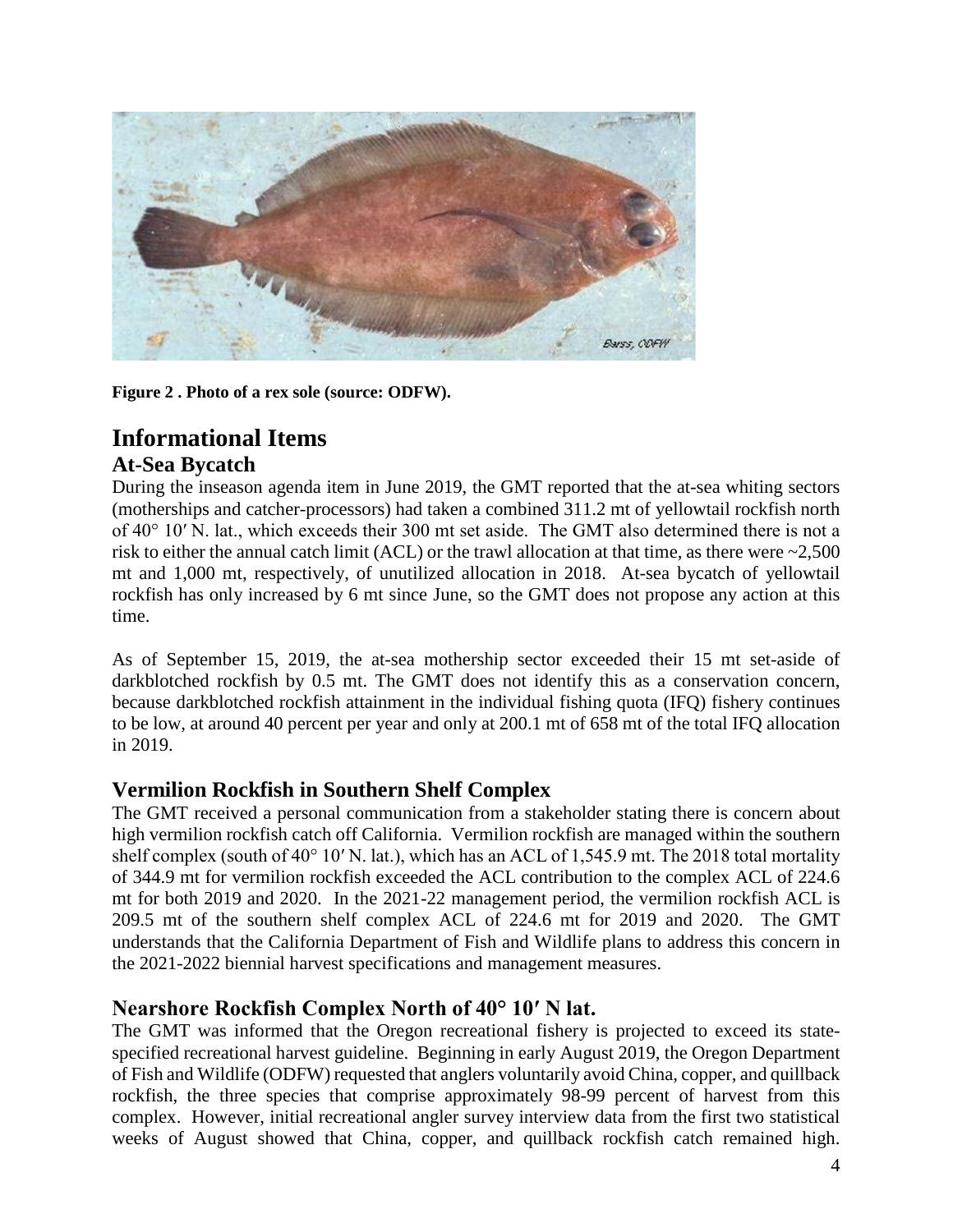Therefore, ODFW prohibited retention of those three species beginning on August 23. Impacts from the Oregon commercial nearshore fishery are also on track to reach the state-specified commercial harvest guideline. The projected recreational and commercial fishery mortality indicate total impacts would be above the Oregon share of the nearshore rockfish complex north of 40° 10′ N. lat. ACL. However, based on the projected impacts for other fisheries ([Table 4\)](#page-4-0), the coastwide ACL is not expected to be exceeded, so no action is necessary in other fisheries. For additional context, [Table 5](#page-4-1) shows the ACL and total mortality for the complex over the last five years.

<span id="page-4-0"></span>

|                                          | Table 4. 2019 estimated projected total impacts and catch limits by sector for the nearshore rockfish |  |  |  |
|------------------------------------------|-------------------------------------------------------------------------------------------------------|--|--|--|
| complex north of $40^{\circ}$ 10' N lat. |                                                                                                       |  |  |  |

| <b>Sector</b><br><b>Projected Impacts (mt)</b>   |      | <b>Harvestable</b><br>Amount $b'$ (mt) | Difference (mt) |  |
|--------------------------------------------------|------|----------------------------------------|-----------------|--|
| <b>WA Recreational</b>                           | 12.0 |                                        | $-7.4$          |  |
| OR Recreational <sup>a/</sup>                    | 16.0 | 11.7                                   | 4.3             |  |
| OR Commercial $a$ <sup><math>\prime</math></sup> | 11.9 | 12.3                                   | $-0.4$          |  |
| <b>CA</b> Recreational                           | 21.0 | 38.0                                   | $-9.2$          |  |
| <b>CA Commercial</b>                             | 7.8  |                                        |                 |  |
| <b>Total</b>                                     | 68.7 | 81.5                                   | $-12.8$         |  |

a/ Starting in 2019 in Oregon, blue/deacon rockfish are not part of the nearshore rockfish complex b/ Managed with various state and federal allocation types designed to not exceed the complex ACL

<span id="page-4-1"></span>

|                                          |  |  | Table 5. Annual catch limits (mt) and total mortality (in mt and percent) of the nearshore rockfish |
|------------------------------------------|--|--|-----------------------------------------------------------------------------------------------------|
| complex north of $40^{\circ}$ 10' N lat. |  |  |                                                                                                     |

| Year | $ACL$ (mt) | <b>Total Mortality (mt)</b> | Total Mortality (%) |
|------|------------|-----------------------------|---------------------|
| 2014 | 94         | 55                          | 58.5%               |
| 2015 | 69         | 65                          | 94.2%               |
| 2016 | 69         | 58                          | 84.1%               |
| 2017 | 105        | 91                          | 86.7%               |
| 2018 | 105        | 80                          | 76.2%               |
| 2019 | 82         | N/A                         | N/A                 |

# **Cabezon in the Oregon Recreational Fishery**

The GMT was informed by ODFW that retention of cabezon by boat-based anglers in the Oregon recreational fishery was prohibited beginning on Friday, August 16. Retention by shore-based anglers is still allowed, as that component of the fishery has low impacts that are accounted for pre-season. ODFW staff reviewed preliminary data from July and raw interviews for the first two statistical weeks of August, and they determined the retention prohibition was necessary to prevent exceeding the Oregon recreational state-specified harvest guideline and limit the potential to exceed the Oregon ACL in combination with commercial impacts.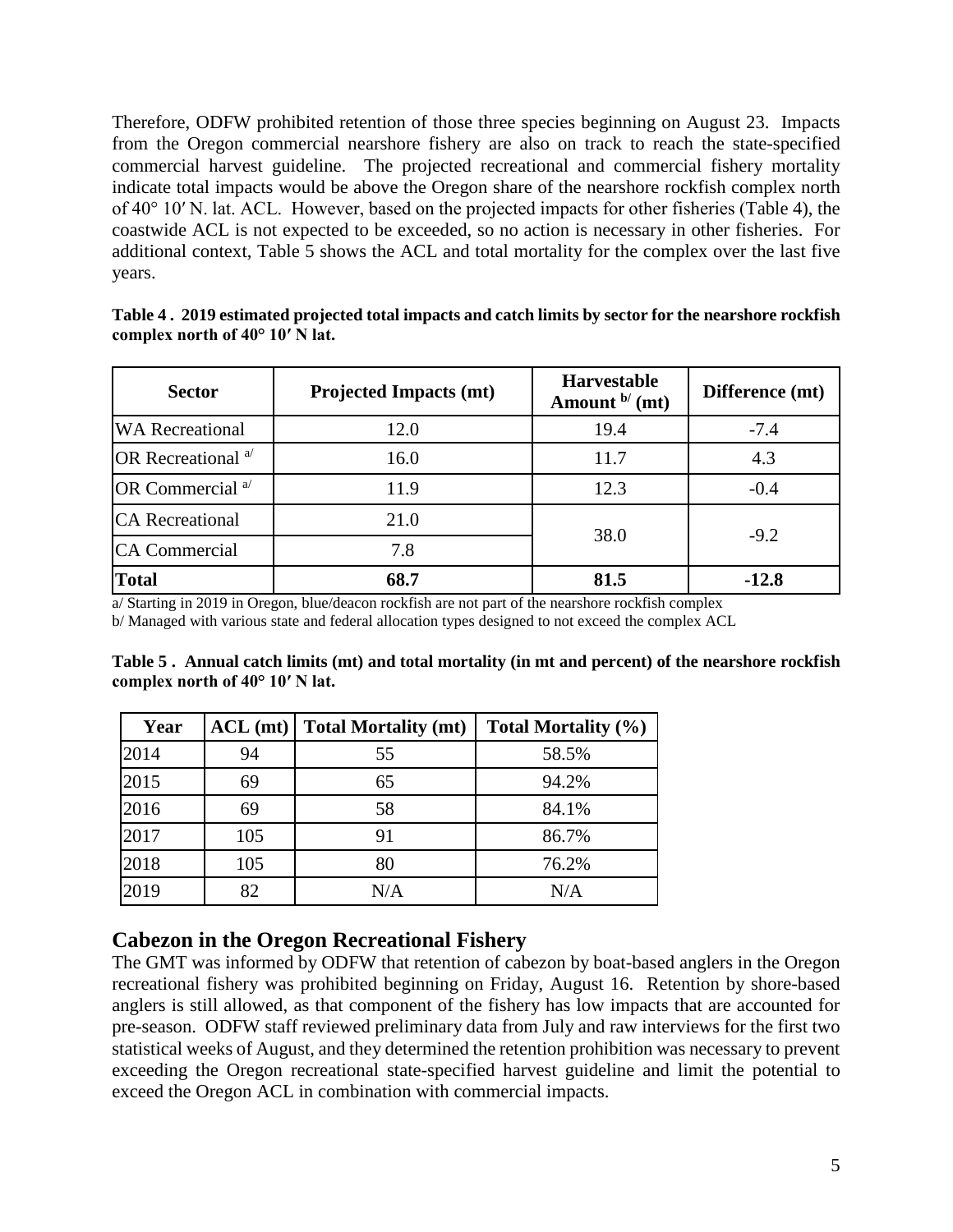## **Rebuilding Species Scorecard**

The GMT updated the overfished species scorecard to reflect current catch projections for cowcod and yelloweye rockfish (Attachment 1). This attachment also provides updates to off-the top deductions and recreational sectors. The International Pacific Halibut Commission (IPHC) has completed their stock assessment survey work in Area 2A for 2019, resulting in total yelloweye rockfish impacts of 0.7 mt, which is 0.4 mt below the 1.1 mt IPHC share of the research set-aside.

Bycatch values for cowcod have been updated to reflect previous years' take in the trawl and nontrawl sectors as documented in the Groundfish Mortality report. These new data support that these sectors are within their allocation amounts. Updated catch projections for the California recreational fishery reflecting 2.2 mt, which is 0.6 mt above the original projected amount, have been included. The total cowcod ACT is currently 60.2 percent attained and is not projected to be reached by the end of the year.

### **Chinook Salmon Scorecard**

[Table 6](#page-5-0) shows the inseason bycatch estimates through September 16, 2019 and sector thresholds as stipulated in the 2017 incidental take statement for Chinook salmon in the groundfish fisheries. The GMT projects that the whiting and non-whiting thresholds are unlikely to be reached or exceeded by the end of the calendar year, based on the relatively low bycatch rates and amounts to date.

| <b>Sector</b>      | <b>Sub-Sector</b>        | <b>Catch To Date</b> |        | Threshold  % of Threshold |  |  |
|--------------------|--------------------------|----------------------|--------|---------------------------|--|--|
| Whiting            | CР                       | 347                  |        |                           |  |  |
|                    | MS                       | 200                  |        |                           |  |  |
|                    | Shoreside                | 801                  | 11,000 | 12.4%                     |  |  |
|                    | Tribal                   | 13                   |        |                           |  |  |
|                    | Total                    | 1,361                |        |                           |  |  |
|                    | <b>Bottom Trawl</b>      | 98                   |        |                           |  |  |
|                    | Midwater Trawl           | 38                   |        |                           |  |  |
|                    | <b>Fixed Gear</b>        |                      |        | 11.6%                     |  |  |
| Non-Whiting WA Rec |                          | 500 $a/$             | 5,500  |                           |  |  |
|                    | OR $Rec + long leader$   |                      |        |                           |  |  |
|                    | CA Rec                   |                      |        |                           |  |  |
|                    | Total                    | 636                  |        |                           |  |  |
|                    | All groundfish fisheries | 1,997                | 20,000 | 10.0%                     |  |  |

#### <span id="page-5-0"></span>**Table 6 . Inseason bycatch estimates by sector and threshold for Chinook salmon (number of fish) through September 16, 2019.**

a/ GMT proposed assumption of mortality, which assumed maximum historical mortality (154) plus a 250 fish buffer from the 2017 BiOp and an additional 96 fish to account for some uncertainty in recreational salmon seasons; recreational estimates only applies to groundfish fisheries occurring outside of salmon seasons

### **Coho Salmon Bycatch in the Shoreside Whiting Fisheries**

Industry alerted the GMT that 158 coho salmon had been taken in the shoreside whiting fishery, which is managed under a 474 threshold that will trigger re-consultation if exceeded in any one calendar year. The GMT will monitor the situation, but believes there is minimal risk to the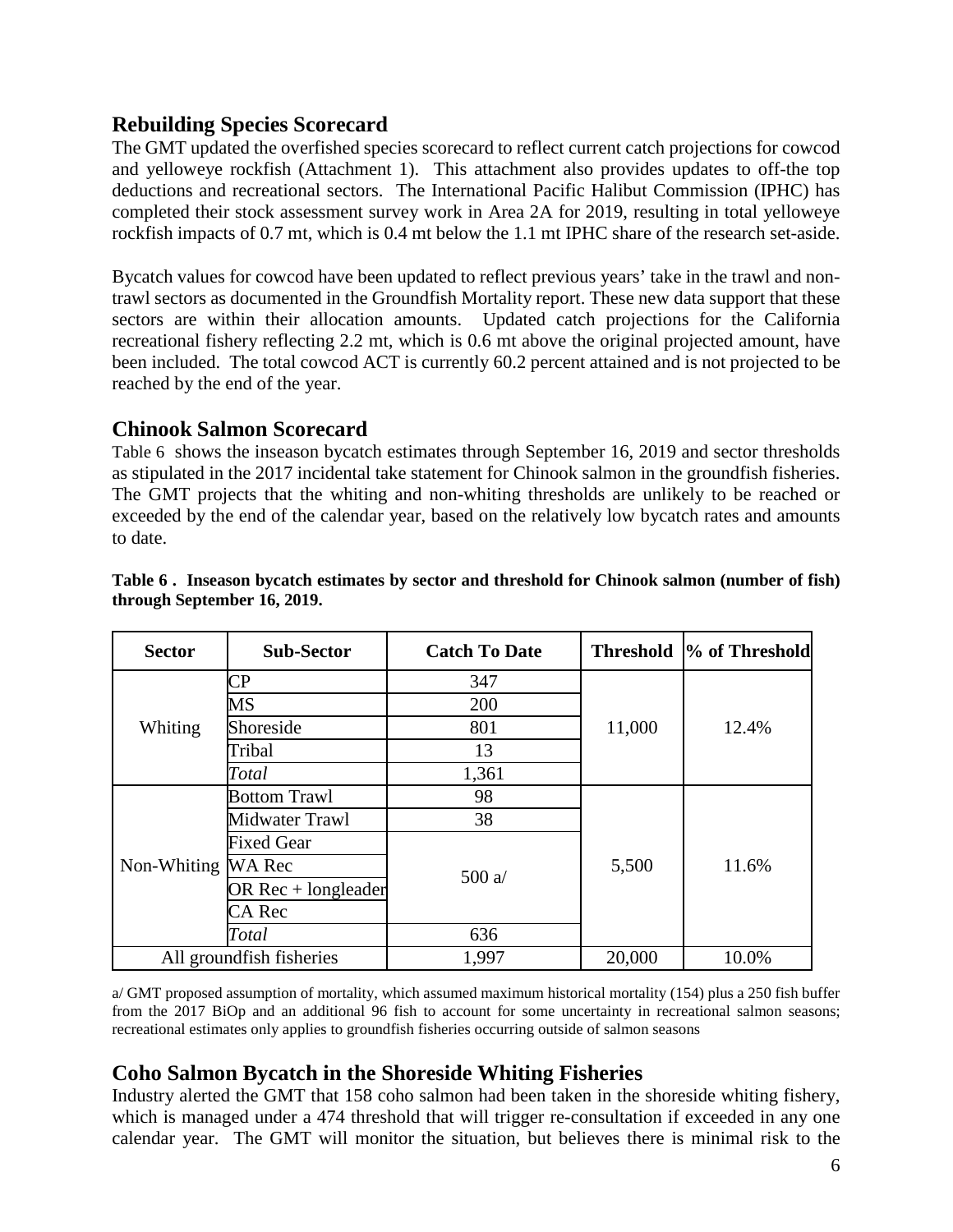whiting sector's coho salmon threshold, because the shoreside whiting cooperative issued an alert on August 29 to voluntarily avoid coho salmon. Further, at-sea bycatch consists of less than 20 individual coho salmon, although the precise number is currently confidential due to less than 3 vessels encountering coho salmon so far in 2019.

#### **The GMT recommends that:**

- **the Council adopt Alternative 2 for LEN (1,700 lb/ week, not to exceed 5,100 lb/2 months) and Alternative 1 for OAN (300 lb/day, or one landing per week up to 1,500 lb, not to exceed 3,000 lb/2 months) and**
- **EM EFP participants consider improved lighting and/or handling practices as opposed to altering the EFP to allow vessels to discard rex sole.**